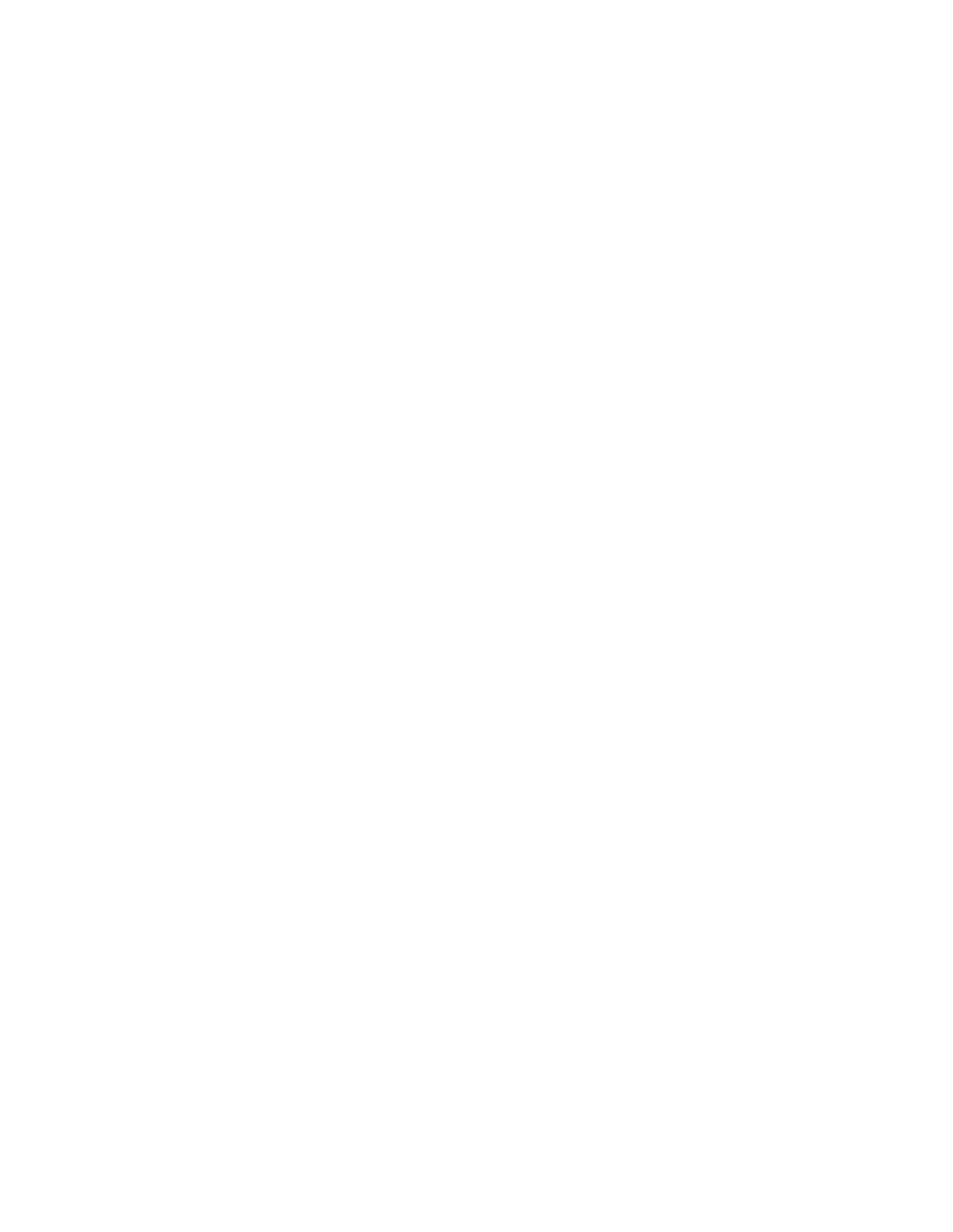#### **In the case of Jovanović v. Serbia,**

The European Court of Human Rights (Third Section), sitting as a Committee composed of:

Helena Jäderblom, *President,* 

Dmitry Dedov,

Branko Lubarda, *judges,*

and Fatoş Aracı, *Deputy Section Registrar,*

Having deliberated in private on 28 June 2016,

Delivers the following judgment, which was adopted on that date:

## PROCEDURE

1. The case originated in two applications (nos. 21497/13 and 21907/13) against Serbia lodged with the Court under Article 34 of the Convention for the Protection of Human Rights and Fundamental Freedoms ("the Convention") by a Serbian national, Mr Radoslav Jovanović, on 13 March 2013.

2. The Serbian Government ("the Government") were represented by their Agent at the time, Ms V. Rodić.

3. On 16 September 2014 the applications were communicated to the Government.

4. The Government objected to the examination of the application by a Committee. After having considered the Government's objection, the Court rejects it.

# THE FACTS

### I. THE CIRCUMSTANCES OF THE CASE

## **A. First set of enforcement proceedings**

5. The applicant was born in 1943 and lives in Niš.

6. On 28 April 2010 the applicant brought an enforcement action before the Smederevo Court of First Instance (*Osnovni sud u Smederevu*) against a socially/State-owned company "FŽV Želvoz a.d. Smederevo" (the debtor).

7. On 15 December 2010 that court ordered direct enforcement of the outstanding invoice (*izvršenje na osnovu verodostojne isprave*).

8. On 15 June 2011 the Privatisation Agency ordered the restructuring of the debtor as part of privatisation process.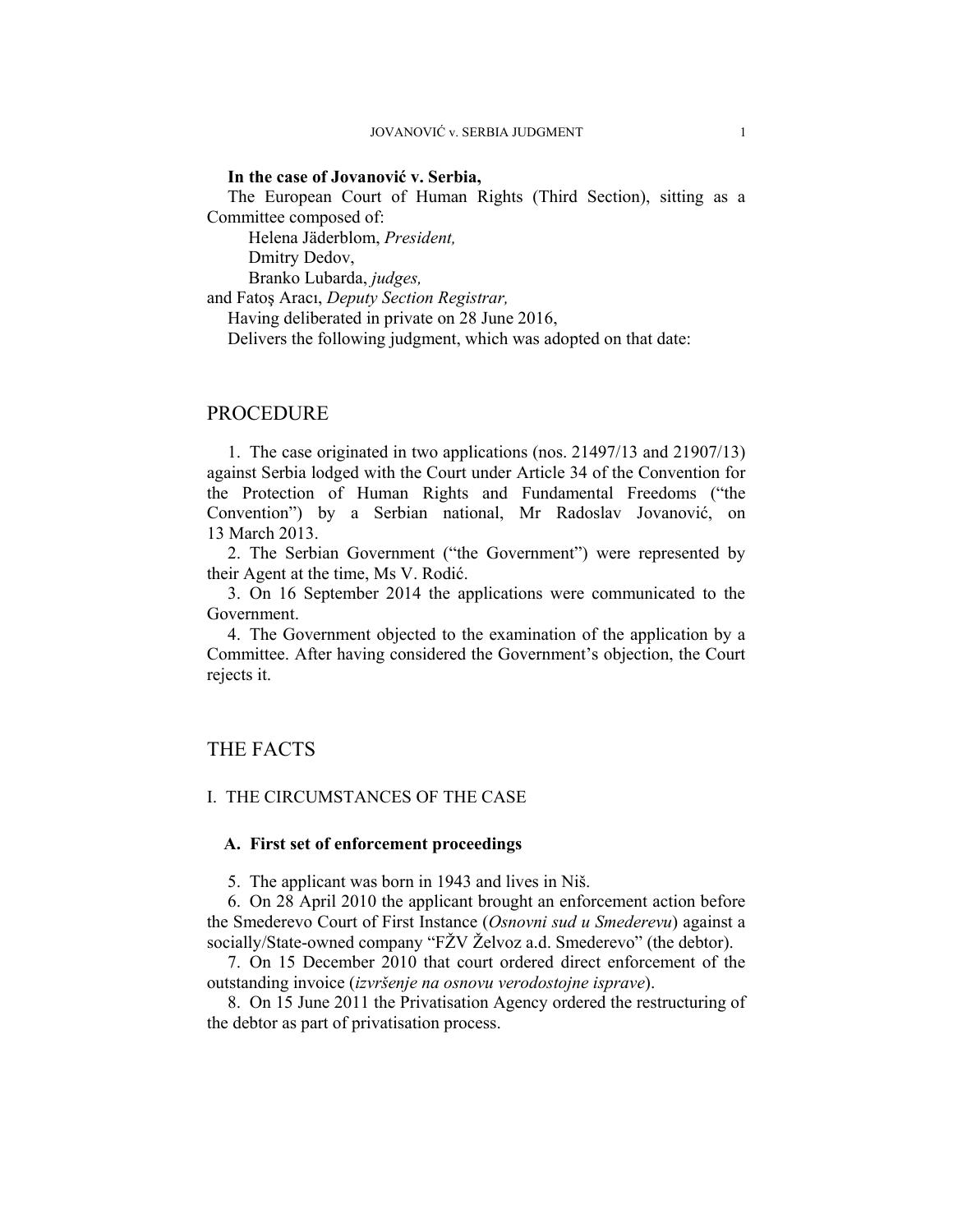9. On 25 October 2011 the enforcement proceedings were stayed because the debtor was undergoing restructuring.

10. On 3 November 2011 the applicant appealed the decision to stay the enforcement proceedings.

11. On 10 February 2012 the applicant's appeal was rejected by the enforcement court.

12. On 21 March 2013 the applicant urged the court to continue the enforcement proceedings.

13. On 7 June 2013 the court informed the applicant that the debtor was still undergoing restructuring and that therefore the enforcement proceedings could not be continued.

14. It would appear that the applicant did not appeal against this decision.

#### **B. Second set of enforcement proceedings**

15. On 11 January 2010 the applicant brought an enforcement action before the Niš Commercial Court (*Privredni sud u Nišu*) against a socially/State-owned company "Vagonka a.d. Niš" (the debtor).

16. On 29 January 2010 that court ordered direct enforcement of the outstanding invoice.

17. On 4 November 2009 the Privatisation Agency ordered the restructuring of the debtor as part of privatisation process.

18. On 4 February 2010 the enforcement proceedings were stayed because the debtor was undergoing restructuring.

19. The applicant did not appeal against this decision which became final on 17 February 2010.

20. On 20 March 2013 the applicant urged the court to continue the enforcement proceedings.

21. On 22 March 2013 the court informed the applicant that the debtor was still undergoing restructuring and that therefore the enforcement proceedings could not be continued.

#### II. RELEVANT DOMESTIC LAW

22. For the relevant domestic law, see *R. Kačapor and Others v. Serbia*  nos. 2269/06, 3041/06, 3042/06, 3043/06, 3045/06 and 3046/06, §§ 57-82, 15 January 2008; *Vlahović v. Serbia* no. 42619/04, §§ 37-47, 16 December 2008; *Crnišanin and Others v. Serbia* nos. 35835/05, 43548/05, 43569/05 and 36986/06, §§ 100-104, 13 January 2009; *Adamović v. Serbia,* no. 41703/06, §§ 17-22, 2 October 2012; and *Marinković v. Serbia* (dec.) no. 5353/11, §§ 26-29 and §§ 31-44, 29 January 2013.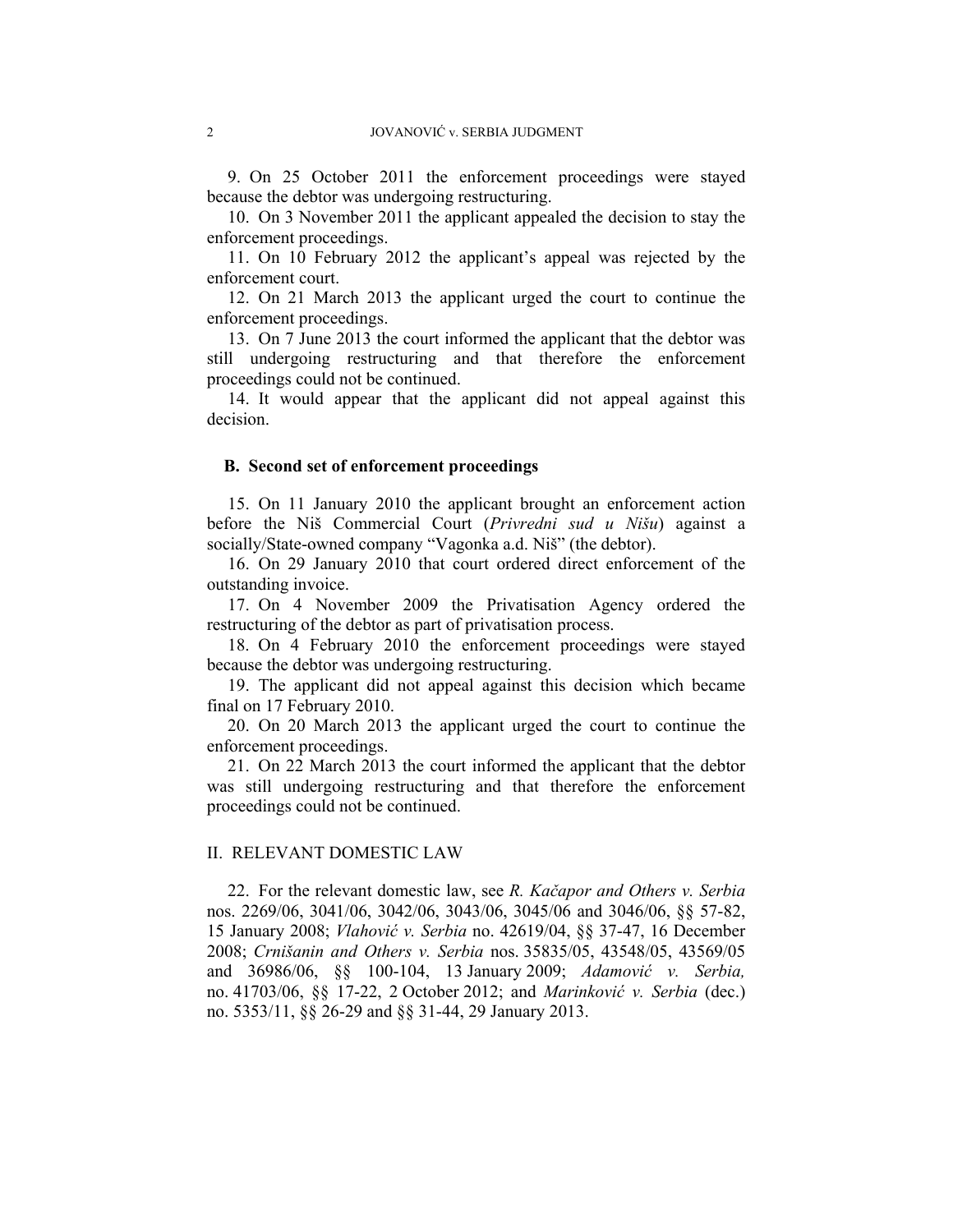# THE LAW

### I. JOINDER OF THE APPLICATIONS

23. The Court considers that, in accordance with Rule 42 § 1 of the Rules of Court, the applications should be joined, given their similar factual and legal background.

## II. ALLEGED VIOLATION OF ARTICLE 6 OF THE CONVENTION AND ARTICLE 1 OF PROTOCOL No. 1 TO THE CONVENTION

24. The applicant complained about the respondent State's failure to enforce final judgments rendered in his favour against the debtor. This complaint falls to be examined under Article 6 of the Convention and Article 1 of Protocol No. 1 which, in so far as relevant, read as follows:

### **Article 6 § 1**

"In the determination of his civil rights and obligations ..., everyone is entitled to a fair and public hearing within a reasonable time by an independent and impartial tribunal established by law."

#### **Article 1 of Protocol No. 1**

"Every natural or legal person is entitled to the peaceful enjoyment of his possessions. No one shall be deprived of his possessions except in the public interest and subject to the conditions provided for by law and by the general principles of international law.

The preceding provisions shall not, however, in any way impair the right of a State to enforce such laws as it deems necessary to control the use of property in accordance with the general interest or to secure the payment of taxes or other contributions or penalties."

#### **A. Admissibility**

#### *1. The six-month rule*

25. The Government submitted that the enforcement proceedings had been terminated on 10 February 2012 and 17 February 2010 and that these decisions were final (see paragraphs 11 and 19 above).

26. They maintained the since the applicant had lodged his applications on 13 March 2013, his applications should be rejected as lodged out of time.

27. The Court has already considered similar arguments and rejected them (see, for example, *Petrović v. Serbia*, no. 75280/10, §§ 15-17, 18 February 2014). It sees no reason to depart from that approach in the present cases. Therefore, the Government's objection must be rejected.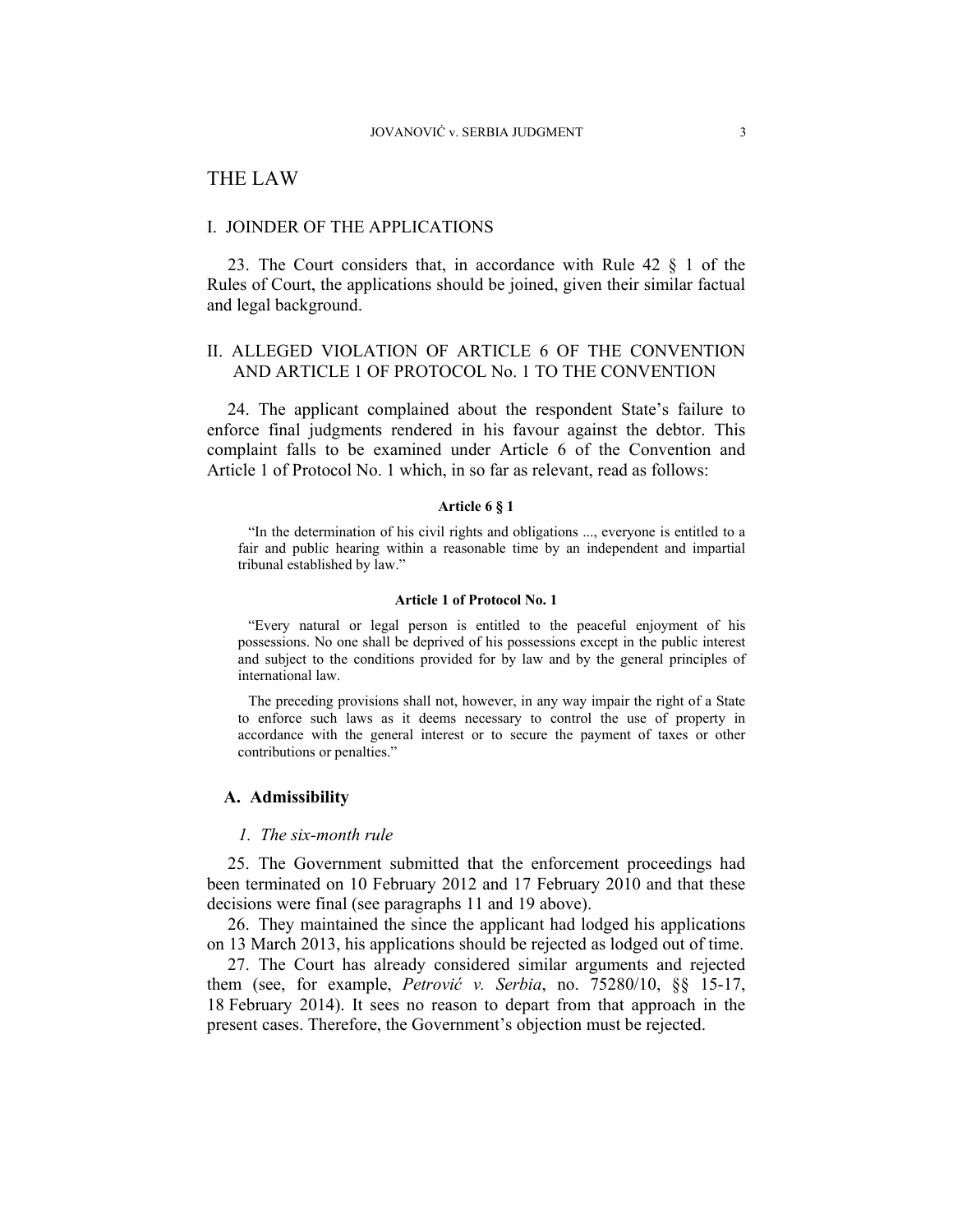#### *2. Exhaustion of domestic remedies*

28. The Government submitted that the applicant should have lodged an appeal against the decisions of the courts to stay the enforcement proceedings of 7 June 2013 and 17 February 2010 (see paragraphs 13 and 19 above).

29. The Court has already considered similar arguments and rejected them (see, for example, *Petrović v. Serbia*, no. 75280/10, § 19, 18 February 2014). It sees no reason to depart from that approach in the present cases. Therefore, the Government's objection must be rejected.

#### *3. Conclusion*

30. The Court considers that the application is not manifestly ill-founded within the meaning of Article 35  $\S$  3 (a) of the Convention. It further considers that it is not inadmissible on any other grounds. It must therefore be declared admissible.

#### **B. Merits**

31. The Court observes that it has frequently found violations of Article 6 of the Convention and/or Article 1 of Protocol No. 1 to the Convention in cases raising issues similar to those raised in the present case (see *R. Kačapor and Others*, cited above, §§ 115-116 and § 120; *Crnišanin and Others,* cited above, §§ 123-124 and §§ 133-134; and *Adamović* cited above, § 41).

32. Having examined all the material submitted to it, the Court considers that the Government have not put forward any fact or convincing argument capable of persuading it to reach a different conclusion in the present case. There has, accordingly, been a violation of Article 6  $\S$  1 of the Convention and Article 1 of Protocol No. 1.

## II. APPLICATION OF ARTICLE 41 OF THE CONVENTION

33. Article 41 of the Convention provides:

"If the Court finds that there has been a violation of the Convention or the Protocols thereto, and if the internal law of the High Contracting Party concerned allows only partial reparation to be made, the Court shall, if necessary, afford just satisfaction to the injured party."

#### **Damage, costs and expenses**

34. In his initial applications the applicant requested the enforcement of the final court decisions in his favour and an unspecified amount in respect of non-pecuniary damage.